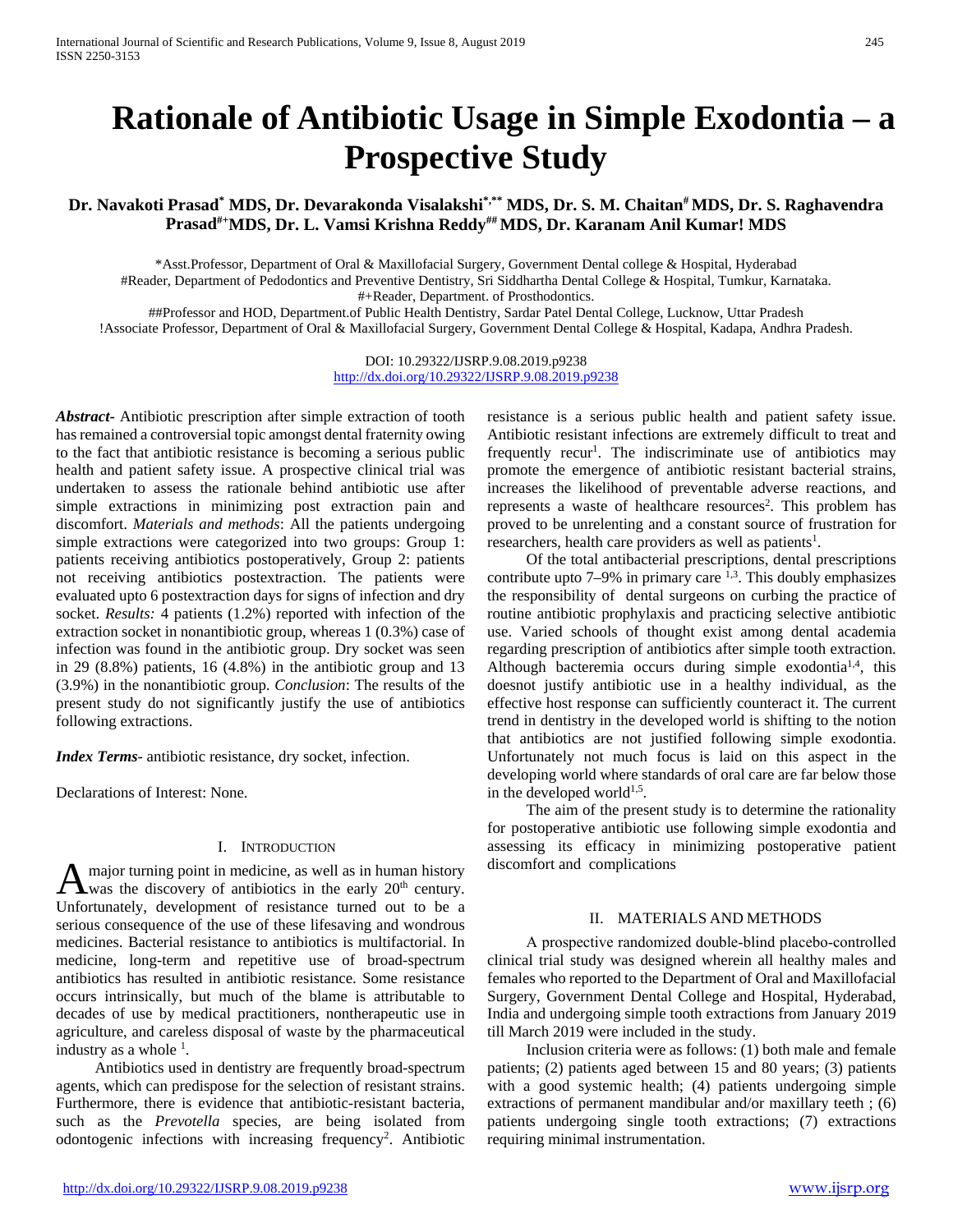Exclusion criteria were as follows: (1) patients undergoing surgical extractions; (2) patients with deciduous teeth or teeth associated with local pathology; (3) patients with impacted mandibular third molars; (4) patients with a debilitating systemic disease; (5) patients undergoing extractions of endodontically treated teeth; (6) patients currently taking antibiotics at the time of extraction or have had antibiotics less than 3 days prior to extraction; (7) patients with habits which are known to be detrimental to oral health such as smoking, pan, betel nut, and/or tobaccochewing; (8) patients presenting with acute infections; (9) pregnant patients (10) inability to appear for follow-up.

 All patients who fulfilled the inclusion criteria, after approval by the Institutional Ethical Review Committee were included in this study. All extractions were performed in the oral surgery department at Government Dental College and hospital, Hyderabad by senior dental surgeons (residents) under strict aseptic conditions using the following surgical protocol: regular surgical gloves and masks were worn for every extraction; 2% lignocaine containing 1 : 80,000 adrenaline were administered using 25/27 gauge needle prior to extraction; inferior alveolar nerve block was used for mandibular molars and premolars and local infiltration was used for mandibular anterior teeth and all maxillary teeth.

All the patients undergoing simple extractions were randomly categorized into two groups:

Group 1: patients receiving postextraction antibiotics.

Group 2: patients not receiving postextraction antibiotics.

*Group 1: Patients Receiving Postextraction Antibiotics.* All patients in this group were prescribed amoxicillin 500mg 8 hourly for 5 days along with Diclofenac sodium 75mg 8 hourly for 3 days starting 30 minutes after the extraction.

*Group 2: Patients Not Receiving Postextraction Antibiotics.* All patients in this group were not prescribed antibiotic and were given Diclofenac sodium 75mg 8 hourly for 3 days starting 30 minutes after the extraction.

 Randomization was achieved using the closed envelope technique. In this randomization technique, dental surgeons were given randomly generated prescription regimen within sealed opaque envelopes. After establishing consent, the envelope was opened and the patient was then offered the allocated prescription regimen.

 Extractions were performed with minimal invasion using a mucoperiosteal elevator, straight elevator (if required), and forceps. After achieving hemostasis using a cotton pressure pack, postoperative instructions were given to every patient. Patients were recalled after five days to assess postoperative complications including inflammation, wound infection, and dry socket. Intensity of pain (Fig. 1) was evaluated in preoperative and postoperative session using Visual Analogue Scale (VAS) of 10 cm horizontal line where the end points were marked as no pain and unbearable pain. Patients were asked to indicate on the line at a point which corresponds to the level of pain intensity he/she feels.

 On recall, patients were evaluated for signs of persistent inflammation (i.e., degree of pain, swelling, and redness) and signs of dry socket (i.e., severe pain accompanied with presence of denuded bone at the base of the socket). Presence of persistent inflammation and/or suppuration on the 6th day was considered as wound infection.

 Photographs were also taken preoperatively and during each follow-up session to document the outcome.

 The data were entered into the computer for analysis with the help of software program SPSS version 16 for windows. The data were expressed as number, percentage and mean + SD over the table. The evaluation was done by unpaired 't'test and Chi square  $(x2)$  test. The result was considered significant if p value was <0.05. Tables were used to show the results and bar diagram were performed as necessary

 *Data Analysis.* Data was analyzed using SPSS version 21. Chi square test was used to test the  $p$  value.

 *Null Hypothesis.* Antibiotics do not significantly reduce postoperative complications in young healthy patients following simple tooth extraction.

### III. RESULTS

 Out of the initial sample of 400 (200 in each group), 328 patients turned up for follow-up visit, out of which 141 (42.9%) were males and 187 (57.1%) were females. Antibiotic group comprised 152 patients (70 males and 82 females) and nonantibiotic group included 176 patients (79 males and 97 females).(Figure 1). Out of the total sample, 179 were maxillary teeth and 149 mandibular teeth (Table 1).

 The mean age of the patients was 34.35 years±9.16. The most common reason for extraction was grossly carious teeth 32%, followed by periodontitis 27.7% and root pieces 11.5% (Figure 2,3).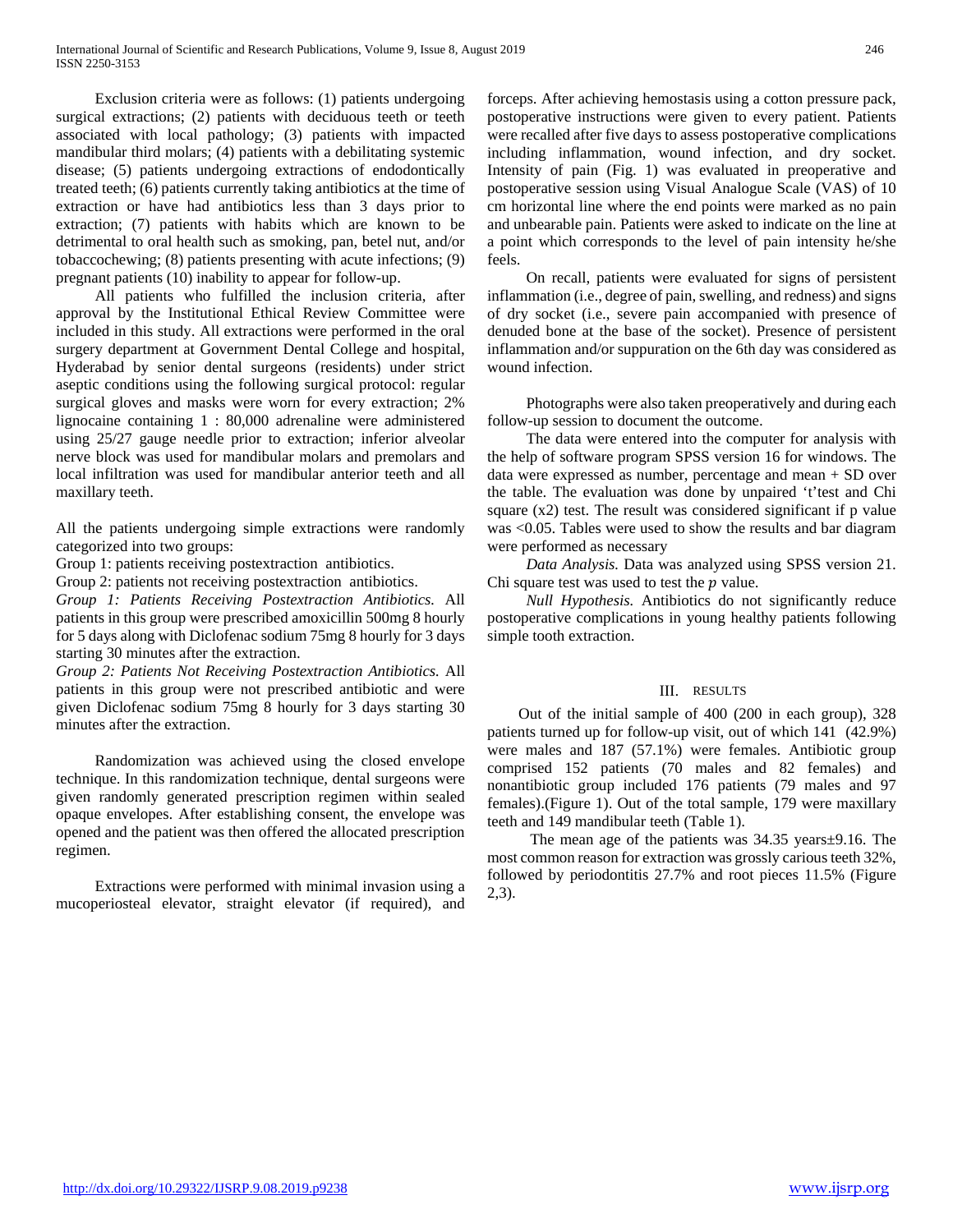

**Figure 1**. Gender distribution (diagram)

### **Table 1. Extracted teeth**

| Tooth<br>extracted | $\mathbf{r}$ | $\sim$<br>$\overline{1}$ | $\overline{\phantom{a}}$<br>IJ | 14 | ⊥ັ | 10           | $\overline{ }$ | 1 O<br>18 | $\sim$<br>41 | $\sim$<br>∠∠ | $\cap$<br>ل ک | 24  | $\sim$ $\sim$<br>ت ک | $\sim$<br>26                               | $\sim$<br>$\overline{\phantom{0}}$ | 28 |
|--------------------|--------------|--------------------------|--------------------------------|----|----|--------------|----------------|-----------|--------------|--------------|---------------|-----|----------------------|--------------------------------------------|------------------------------------|----|
| GD.                |              | ◡                        |                                |    | ັ  | 14           |                |           |              |              | ∽<br>∼        | . . |                      | $\overline{ }$<br>$\overline{\phantom{a}}$ |                                    |    |
| $Gp$ Il            |              |                          |                                |    | ∸  | $\sim$<br>ZΟ |                |           |              | ∠            | -             |     |                      | . L J                                      | . .                                |    |

| Tooth<br>extracted | $\sim$ 1<br>◡ | $\sim$<br>ستدب | $\bigcap$<br>ن ر | 34<br>$\overline{\phantom{0}}$ | $\sim$ $\sim$<br>ں ر | $\sim$<br>- 30 | $\sim$<br>◡ | ാറ<br>38 | 4 <sub>1</sub> | 42 | 4 <sup>2</sup><br>⊤ | $\overline{\phantom{a}}$<br>44 | -<br>4. | ╭<br>46 | $\overline{A}$<br>4 | 48 |
|--------------------|---------------|----------------|------------------|--------------------------------|----------------------|----------------|-------------|----------|----------------|----|---------------------|--------------------------------|---------|---------|---------------------|----|
| Gp I               | ◟             | ◡              |                  | ∸                              |                      | - 40<br>1 U    |             | 10       |                | -  |                     | <u>ب</u>                       |         | 10      |                     |    |
| $Gp$ Il            |               | ∽<br>∸         | . .              | -<br>້                         | $\epsilon$<br>x.     |                |             |          |                | -  |                     |                                |         | -<br>10 |                     |    |



**Figure 2**. Age distribution(diagram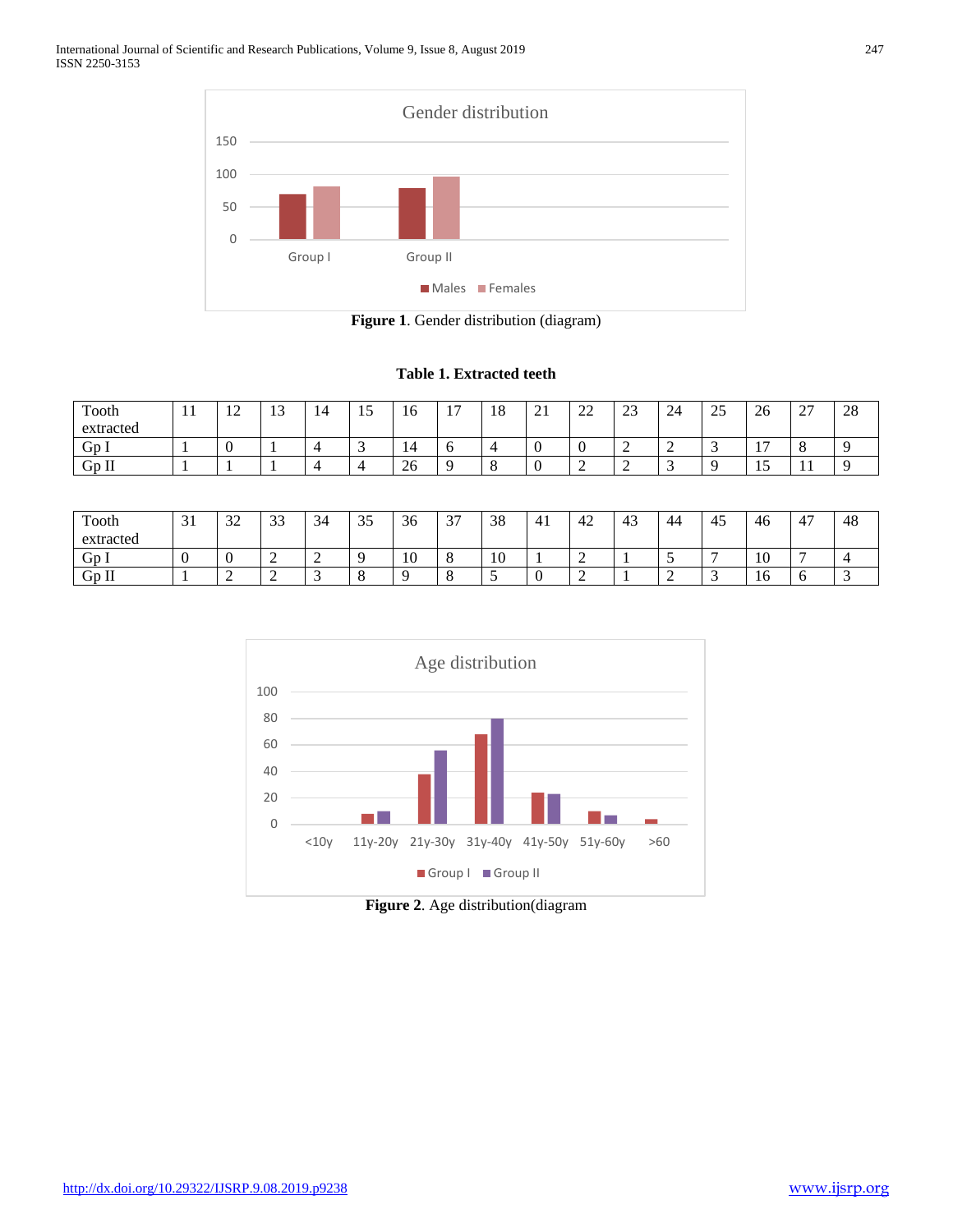

**Figure 3**. Reason for Extraction

The mean time taken for extraction was  $8.52$  minutes  $\pm 3.46$ . Out of the total sample, 294 (89.6%) presented with no postoperative complications and 34 (10.4%) had postoperative complications, which included dry socket (alveolar osteitis) in 29 (8.8%) patients, 16 (4.8%) in the antibiotic group and 13 (3.9%) in the nonantibiotic group. 4 patients (1.2%) reported with infection of the extraction socket in nonantibiotic group, whereas 1 (0.3%) case of infection was found in the antibiotic group. Out of the 29 cases of dry socket, interestingly, 18 (62%) cases belonged to females, whereas 11(38%) was found in males. Although there was no relationship between antibiotic use and dry socket (Table 2), the overall female predisposition was also found statistically insignificant ( $p = 0.43$ ). Of the patients presenting with dry socket, 24 patients had preoperative pain (12.5% of total cases with preoperative pain). ). Out of the 29 patients who presented with postoperative dry socket, 24 (82.7%) were patients with dry socket who reported preoperative pain (12.5% of all cases with preoperative pain). Five cases of dry socket occurred in patients who reported no preoperative pain (4.5% of all cases who presented without any preoperative pain). However, this relationship was found to be statistically insignificant ( $p = 0.06$ ) (Table 3).

 Of the total sample, 23 (7%) patients showed adverse effect to the drugs prescribed. Diarrhea was reported in 7 (2.1%) patients, abdominal discomfort in 11 (3.3%) patients, and vomiting in 5 (1.5%) patients. About 86% (20) of patients who presented with adverse effects belonged to the antibiotic group. Only 3 patients from the nonantibiotic group reported adverse effects (2 vomiting and 1 abdominal discomfort) (Table 4). The relationship between adverse effects and antibiotics was proved to be statistically significant ( $p = 0.0001$ ).

|  |  | Table 2. Distribution of dry socket amongst male and females in both the groups |
|--|--|---------------------------------------------------------------------------------|
|--|--|---------------------------------------------------------------------------------|

| <b>Male</b> | Dry socket   | $X^2$ 0.23       |
|-------------|--------------|------------------|
| Group I     | $6(8.6\%)$   | p value $= 0.62$ |
| Group II    | $5(6.3\%)$   |                  |
| Female      |              | $X^2 0.62$       |
| Group I     | $10(12.2\%)$ | p value $= 0.42$ |
| GroupII     | $8(8.2\%)$   |                  |

| Preop pain | Dry socket<br>yes | Dry socket<br>N <sub>0</sub> | $X^2$ 3.45       |
|------------|-------------------|------------------------------|------------------|
| Yes(216)   | $24(11.1\%)$      | 192                          | p value $= 0.06$ |
| No(112)    | $5(4.46\%)$       | 107                          |                  |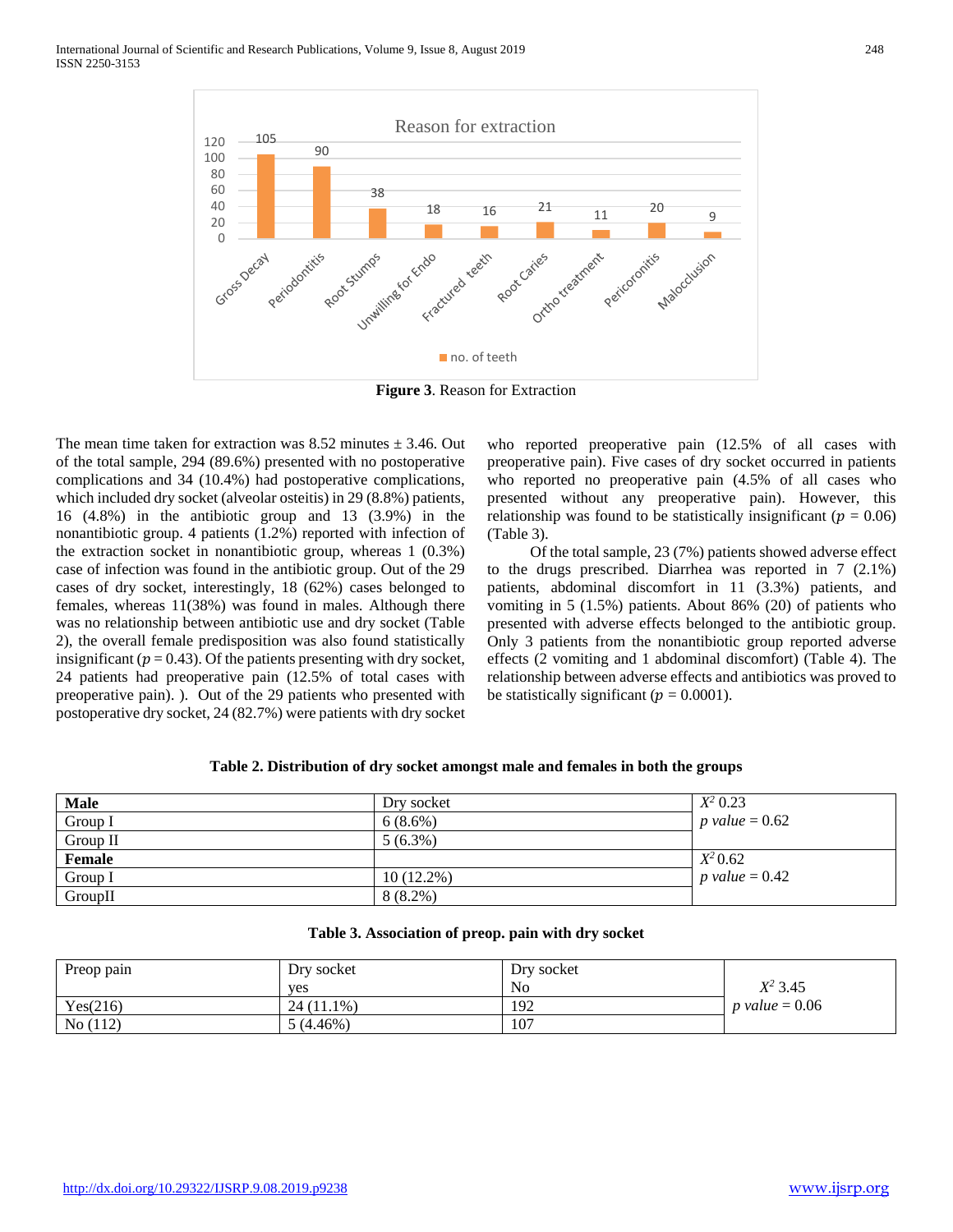# Adverse effects Group I Group II *X2* 0.605 **P** value = 0.0001 132 173 173 Diarrhoea 7 Abdominal discomfort 10 10 Vomitting 3 2

**Table 4. Drug Adverse effects**

 Pain scale indicated gradual increase in pain in the first 24 hours and a gradual decline over the next 5 days.

 The overall trend showed the decrease in preoperative pain after the first hour followed by a slight increase after 6 hours and then a gradual decline over the next 5 days. This trend was equally represented in both groups although to varying degrees. (Table 5). The mean pain score between assessment stages (6 hrs, 12 hrs, 24 hrs, 48 hrs, and 72 hrs) shows a greater drop in the antibiotic group over 72 hours ( $p = 0.9$  NS). Out of the total sample, 328 (152 in the antibiotic and 176 in the nonantibiotic group) patients presented with a complaint of preoperative pain ranging from very mild to very severe pain. Out of 328 patients, 29 (12 in the antibiotic and 17 in the nonantibiotic group) patients reported postoperative pain ranging from very mild to very severe even after 6 days. The average preoperative pain was  $1.82 \pm 1.73$  in the antibiotic group and  $2.07\pm1.68$  in the nonantibiotic group. Only 4 patients reported swelling after 6 days of extraction (2 each in both the groups).

### **Table 5. Mean distribution of pre-op and post-op. pain**

| Study group                   | Assessment stages | Mean | S.D  | n   |
|-------------------------------|-------------------|------|------|-----|
| (with<br>$\mathbf I$<br>Group | Preop             | 1.82 | 1.73 | 152 |
| antibiotics)                  | 6 hrs             | 1.56 | 0.83 | 152 |
|                               | 12 hrs            | 2.03 | 0.81 | 152 |
|                               | $24$ hrs          | 1.25 | 0.78 | 152 |
|                               | 48hrs             | 1.21 | 1.8  | 152 |
|                               | 72 hrs            | 0.66 | 1.24 | 152 |
| Group II (without             | Preop             | 2.07 | 1.68 | 176 |
| antibiotics)                  | 6 hrs             | 1.42 | 0.52 | 176 |
|                               | $12$ hrs          | 1.69 | 0.79 | 176 |
|                               | $24$ hrs          | 1.31 | 0.88 | 176 |
|                               | 48 hrs            | 1.14 | 1.46 | 176 |
|                               | 72 hrs            | 0.76 | 1.22 | 176 |

### IV. DISCUSSION

 The results of the present study indicate no significant role of antibiotics in simple extractions in terms of improving postoperative quality of life. The ideal agent to be used after tooth extraction should alleviate pain, reduce swelling and trismus to a minimum, promote healing and have no unwanted effects. Since such an agent does not exist, analgesics are the obvious choice for relief of pain, an analgesic with additional anti-inflammatory properties should be used wherever indicated<sup>6</sup>.

 The prophylactic use of antibiotics refers to the administration of these agents preoperatively to prevent a postoperative infection. Unless a significant risk of postoperative

infection is present, generally, antibiotics should not be required before the removal of erupted carious or periodontally involved teeth. Although extraction sockets are considered contaminated wounds, the organisms involved are part of the normal oral flora, and therefore are not a usual source of postextraction infection. However, the decision of prophylactic antibiotics prescription in noninfected cases should also be based on whether patients have any significant medical risk factors that could adversely affect their humoral and cellular defense mechanisms, and whether any systemic risks are associated with the bacteremia that accompanies tooth extraction<sup>7</sup>.

 The data and literature to support prophylactic administration of oral antibiotics are inconsistent and have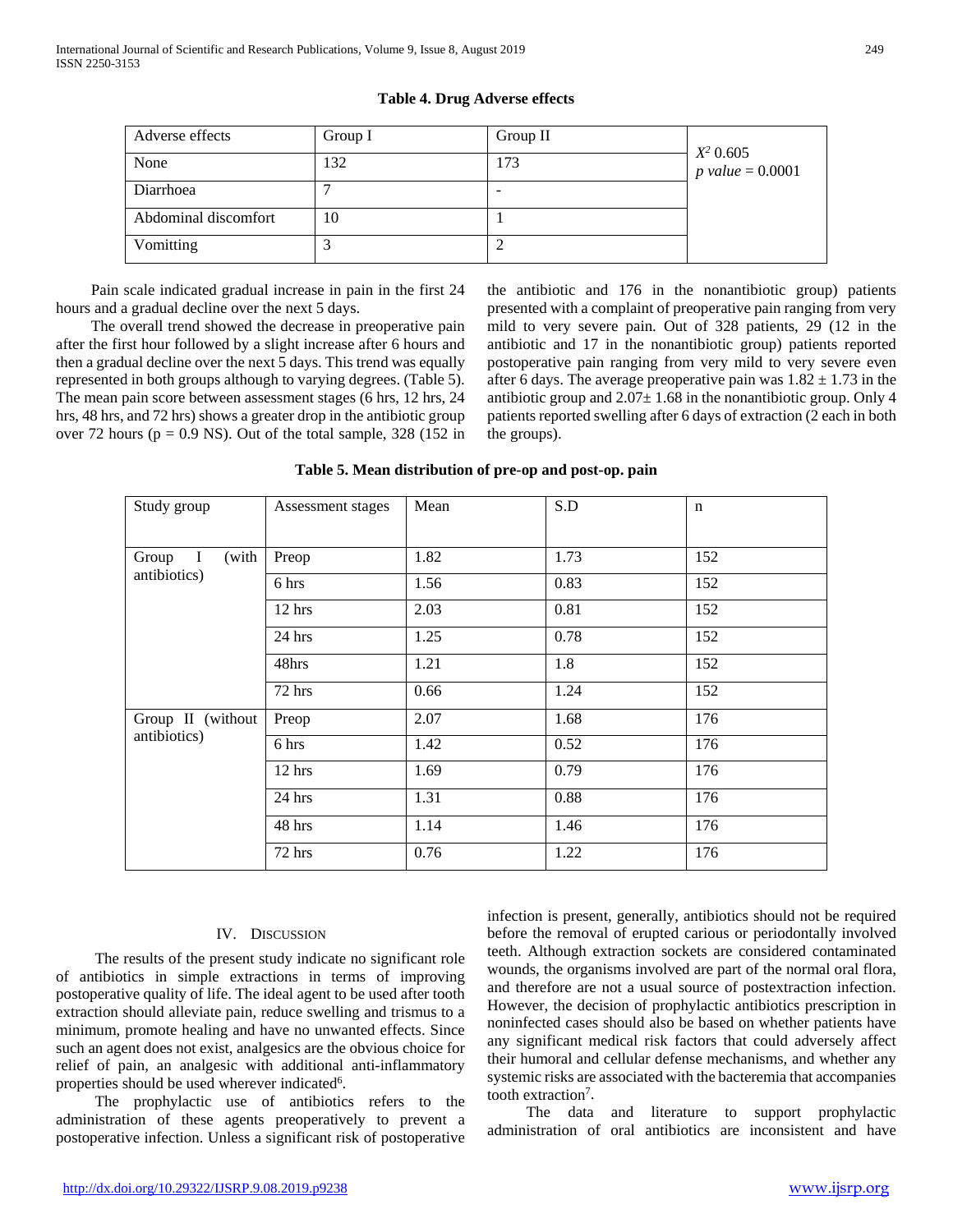demonstrated that neither preoperative nor postoperative prophylactic administration of antibiotics have shown any statistically significant benefit with regard to surgical site infection or alveolar osteitis over patients who did not receive antibiotic prophylaxis<sup>1</sup>. Pain experienced from pulpitis, periodontitis, alveolar osteitis, or peri-implantitis is not an indication for antibiotics. The antibiotics may serve to decrease local inflammation caused by surface biofilm bacteria and, therefore, reduce the patient's symptoms. These patients require mechanical or surgical intervention in the form of caries control, extractions, root canal therapy, scaling, and root planing, for example, rather than systemic antibiotics. However, patients presenting with cellulitis or abscess involving fascial planes may benefit from systemic antibiotics, where they serve as an adjunctive measure to surgical or mechanical removal of the infective source to prevent the hematogenous or local spread of the infective bacteria<sup>1</sup>.

 The results of the present study do not significantly justify the use of antibiotics following extractions. This was proved by the fact that there were only 5 cases $(1.5\%)$  of infection amongst the entire sample. These findings are similar to numerous other studies such as those by Agrawal et al<sup>6</sup>, Yousuf et al<sup>8</sup> and van Eeden and B"utow<sup>9</sup>. Conversely, a study done by Arteagoitia et  $al<sup>10</sup>$  reported a significant rise in the rate of infection related complications in individuals who were not prescribed antibiotics (up to 12.9%).

 However, the aforementioned study was performed exclusively on impacted molars and therefore may have limited bearing on the present study. There were some postoperative complications in the present study too. A few patients presented with dry socket and postoperative pain even upon evaluation on the 6th day (see Table 5). The number of diagnosed dry socket cases was nearly similarly distributed in both groups. Dry socket is a phenomenon which relates to lack of clot retention/formation within the socket and is not considered an infectious process. These findings correlate with other studies conducted by Arteagoitia et al<sup>10</sup> and L'opez-Cedr'un et al<sup>11</sup> which noted no difference in prevalence of dry socket when postoperative antibiotics were given. However, it should be noted that in a study conducted by van Eeden and B"utow<sup>9</sup>, there were no cases of dry socket in individuals who were given antibiotics, whereas 15.8% of those who were not given antibiotics presented with dry socket.

 Although all drugs are known to have adverse effects, unsurprisingly, patients belonging to antibiotics group reported more adverse effects when compared with their counterparts in the nonantibiotic group (see Table 4). Diarrhea, abdominal pain, and vomiting were the predominant gastrointestinal tract related effects. Although these cases presented in only a small minority of patients who consumed antibiotics, they still question the rationale behind antibiotic use unnecessarily without producing any tangible benefits. In fact this increases the physical as well as financial burden on the patient. This is especially a problem in developing countries where financial constraints make it difficult for patients to afford an antibiotic regimen in addition to treatment. Adverse effects of antibiotics can result in reduced quality of life and can significantly disrupt their daily work and probable source of livelihood. On a community level the antibiotic overuse has many consequences such as promoting the development of resistant organisms and unfavorable drug interactions<sup>8</sup>. Dental surgeons must take it as an ethical responsibility and play a pivotal

role in preventing the propagation of such microbes by limiting the use of antibiotics and being selective in their prescription.

 The antibiotic group showed a better pain profile than the nonantibiotic group, showing a steeper decline in pain over 72 hrs. (see Table 4). However, it should be noted that reduction in pain profile was not statistically significant ( $p = 0.99$ ) in the present study and therefore does not justify the use of antibiotics. Studies conducted by van Eeden and B"utow<sup>9</sup> and Agrawal et al<sup>10</sup>, also reported no significant relationship between the use of antibiotics and postoperative pain. As studies have proved that this is unacceptable and a disservice to not only the patient but also the community at large, the practice of prescribing antibiotics routinely as a preventive measure to avoid postoperative complications, like pain and infection, must be discarded. The use of a stronger analgesic instead is a much better option after simple extractions to reduce pain in lieu of antibiotics<sup>8</sup>.

### V. CONCLUSION

 Although circumstances exist when systemic antibiotics are indicated, proactive local measures are usually sufficient in treating bacterial infections of the oral cavity before antibiotics are truly indicated. Strict adherence to universal precautions and sterilization protocols wherever applicable may help prevent disease transmission as well. As dentists, we can do little to limit the use of antibiotics in other arenas like agriculture or regulate dumping of antibiotic manufacturing by-products into the environment. But we can strive to practice responsible, evidencebased medicine and dentistry. Prudent use of antibiotics plays an important role in minimising the impact of antimicrobial resistance on public health.

This research did not receive any specific grant from funding agencies in the public, commercial, or not-for-profit sectors.

### **REFERENCES**

- [1] Havard D. B., & Ray J. M., 2011. How Can We As Dentists Minimize Our Contribution to the Problem of Antibiotic Resistance?. *Oral Maxillofacial Surg Clin N Am,* 23, 551–555.
- [2] Cope A. L., & Chestnutt I. G., 2014. Inappropriate Prescribing of Antibiotics in Primary Dental Care: Reasons and Resolutions. *Prim Dent J.,* **3**(4), 33-37.
- [3] Karki A. J., Holyfield G., & Thomas D., 2011. Dental prescribing in Wales and associated public health issues. *British Dental Journal*, 210(1), E21.
- [4] Lockhart P. B., Brennan M. T., Sasser H. C., Fox P. C., Paster B. J., & F. K. Bahrani-Mougeot F. K., 2008. Bacteremia associated with toothbrushing and dental extraction. *Circulation*, 117(24), 3118–3125.
- [5] Bortoluzzi M. C., Manfro R., De D´ea B. E., & Dutra T. C., 2010. Incidence of dry socket, alveolar infection, and postoperative pain following the extraction of erupted teeth. *The Journal of Contemporary Dental Practice*, 11(1), E033–E040.
- [6] Agrawal M., Rahman Q. B., Akhter M., 2012. Extraction of Asymptomatic Tooth with And Without Antibiotic Therapy. *BSMMU J,* 5(1), 24-28.
- [7] Laskin D. M., 2011. Should Prophylactic Antibiotics Be Used for Patients Having Removal of Erupted Teeth?. *Oral Maxillofacial Surg Clin N Am*, 23, 537–539.
- [8] Yousuf W., Khan M., Mehdi H, & Mateen S., 2016. Necessity of Antibiotics following Simple Exodontia. *Scientifica,* 2016, 2932697.
- [9] Van Eeden S. P., & B¨utow K., 2006. Post-operative sequelae of lower third molar removal: a literature review and pilot study on the effect of Covomycin D. *SADJ*, 61(4), 154–159.